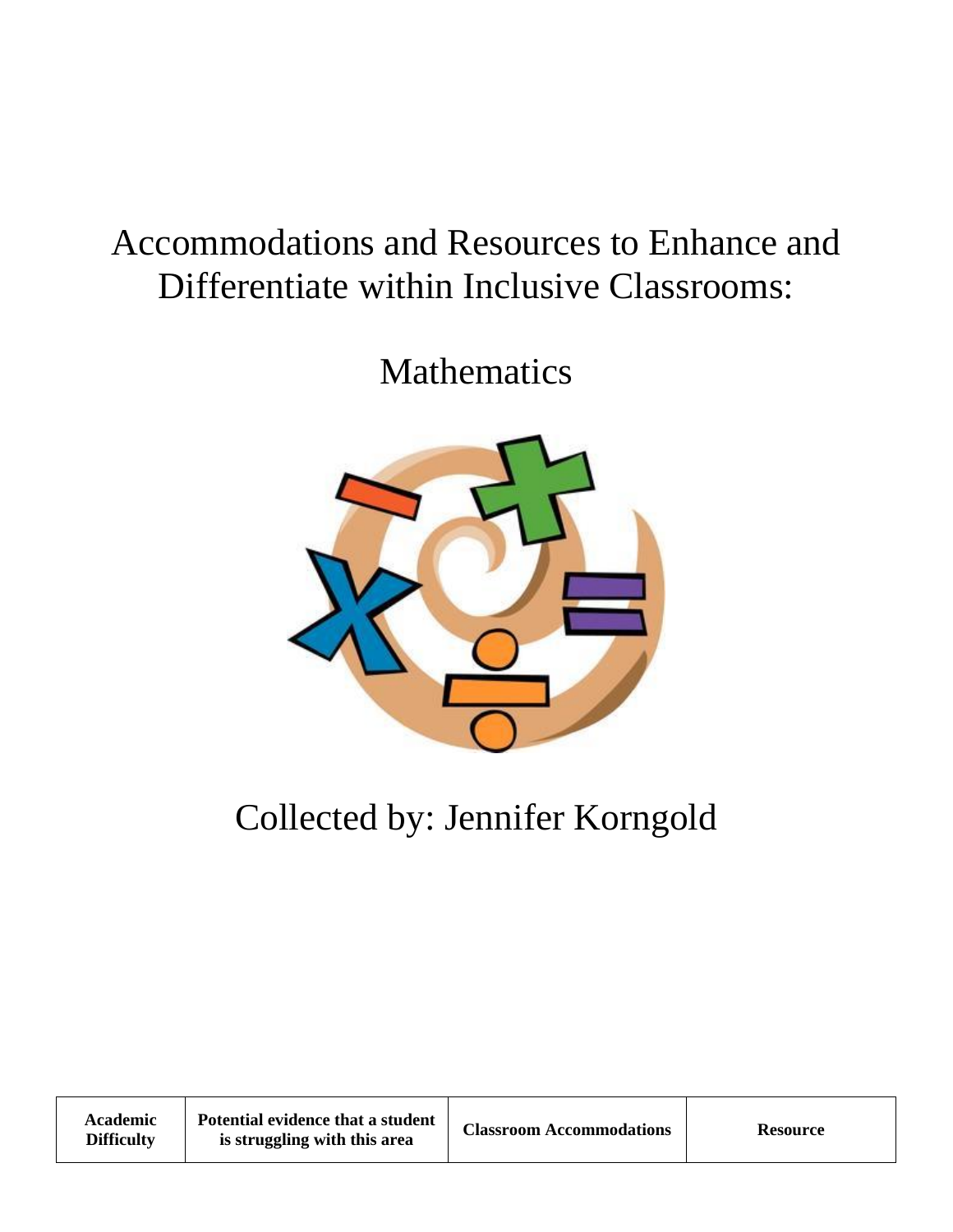| Word<br><b>Problems</b>                                | Confusion about terminology,<br>$\bullet$<br>difficulty following verbal<br>explanations, or monitoring the steps<br>of complex calculations<br>Not being able to decode the words<br>$\bullet$<br>used in a word problem, not<br>comprehending a sentence, or not<br>having the ability to concentrate when<br>reading<br>Difficulties recognizing and imagining<br>$\bullet$<br>the context in which a word problem<br>is set<br>Difficulties forming a number<br>$\bullet$<br>sentence to represent the mathematics<br>involved in the word problem<br>Difficulty carrying out the calculation<br>$\bullet$<br>that is required to answer the problem | Have the child or teacher read the<br>$\bullet$<br>question aloud, one sentence at a<br>time<br>Crossing out information that is<br>$\bullet$<br>unimportant to the actual problem<br>Have the child read through the<br>$\bullet$<br>problem once and then circle the<br>important pieces of the word<br>problem as he or she reads it<br>again. This can help the student<br>maintain focus and avoid making<br>impulsive decisions                                                                                                                                                                                                                                       | http://www.bsrlm.org/uk/IPs<br>/ip29-3/BSRLM-IP-29-3-<br>06.pdf<br>https://www.understood.org/<br>en/learning-attention-<br>issues/child-learning-<br>disabilities/math-<br>issues/good-at-math-bad-at-<br>word-problems-how-to-help |
|--------------------------------------------------------|----------------------------------------------------------------------------------------------------------------------------------------------------------------------------------------------------------------------------------------------------------------------------------------------------------------------------------------------------------------------------------------------------------------------------------------------------------------------------------------------------------------------------------------------------------------------------------------------------------------------------------------------------------|-----------------------------------------------------------------------------------------------------------------------------------------------------------------------------------------------------------------------------------------------------------------------------------------------------------------------------------------------------------------------------------------------------------------------------------------------------------------------------------------------------------------------------------------------------------------------------------------------------------------------------------------------------------------------------|--------------------------------------------------------------------------------------------------------------------------------------------------------------------------------------------------------------------------------------|
| <b>Dyscalculia</b>                                     | Child has difficulty understanding<br>$\bullet$<br>number-related concepts or using<br>symbols or functions<br>Has memorized and is about to recite<br>$\bullet$<br>their 1-2-3's but have not been able to<br>build their "number sense"                                                                                                                                                                                                                                                                                                                                                                                                                | Have the student write out charts<br>$\bullet$<br>or draw sketches to solve<br>problems<br>Use graph paper to help line up<br>$\bullet$<br>numbers and problems<br>Give the student a list of math<br>$\bullet$<br>formulas taught in class<br>Use manipulatives such as coins,<br>$\bullet$<br>blocks, and puzzles<br>Allow extra time on tests and<br>$\bullet$<br>assignments                                                                                                                                                                                                                                                                                            | http://www.understood.org/e<br>$\bullet$<br>n/school-learning/partnering-<br>with-childs-<br>school/instructional-<br>strategies/at-a-glance-<br>classroom-accommodations-<br>for-dyscalculia                                        |
| <b>Mastering</b><br>basic number<br>facts              | Persistent trouble memorizing basic<br>$\bullet$<br>number facts in all four operations<br>Continuously will count on fingers for<br>$\bullet$<br>simple addition and subtraction<br>May have an excellent grasp of math<br>$\bullet$<br>concepts, but consistently has trouble<br>noticing the operational sign,<br>borrowing or carrying over<br>appropriately, or sequencing the steps<br>in more complex operations                                                                                                                                                                                                                                  | Interactive and intensive practice<br>$\bullet$<br>with motivational materials such<br>as games (attentiveness during<br>practice is as crucial as time<br>spent)<br>Distributed practice, meaning<br>$\bullet$<br>much practice in small doses<br>$\bullet$<br>Small number facts per group to<br>be mastered at one time<br>Emphasis is on "reverses" or<br>$\bullet$<br>"turnarounds" (e.g., $4+5/5+4$ in<br>vertical, horizontal, and oral<br>formats)<br>Instruction, not just practice<br>$\bullet$<br>(teaching thinking strategies from<br>one fact to another; e.g. double<br>facts, $5+5$ , $6+6$ , etc. and then<br>double-plus-one-facts, 5+6, 6+7,<br>$etc.$ ) | http://www.ldonline.org/artic<br>$\bullet$<br>le/Math_Learning_Disabiliti<br>es?theme=print                                                                                                                                          |
| <b>Visual-Spatial-</b><br><b>Motor</b><br>organization | Difficulties vary<br>$\bullet$<br>Difficulty with pictorial<br>$\bullet$<br>representations<br>Poorly controlled handwriting<br>Confused arrangements of numerals<br>$\bullet$<br>and signs on the page<br>Those with profoundly impaired<br>$\bullet$<br>conceptual understanding often have<br>substantial perceptual-motor deficits<br>and are presumed to have right<br>hemisphere dysfunction                                                                                                                                                                                                                                                       | May require a very heavy<br>$\bullet$<br>emphasis on precise and clear<br>verbal descriptions<br>Benefit from substituting verbal<br>$\bullet$<br>constructions for the<br>intuitive/spatial/relational<br>understanding they lack<br>In need of remediation in the area<br>$\bullet$<br>of picture interpretation, diagram<br>and graph reading, and nonverbal<br>social cues<br>Great patience and verbal<br>$\bullet$<br>repetition are required to make<br>small incremental steps                                                                                                                                                                                      | http://www.ldonline.org/artic<br>le/Math_Learning_disabilitie<br>s?theme=print                                                                                                                                                       |

Suggest On-Going Progress Monitoring and Mathematics Interventions